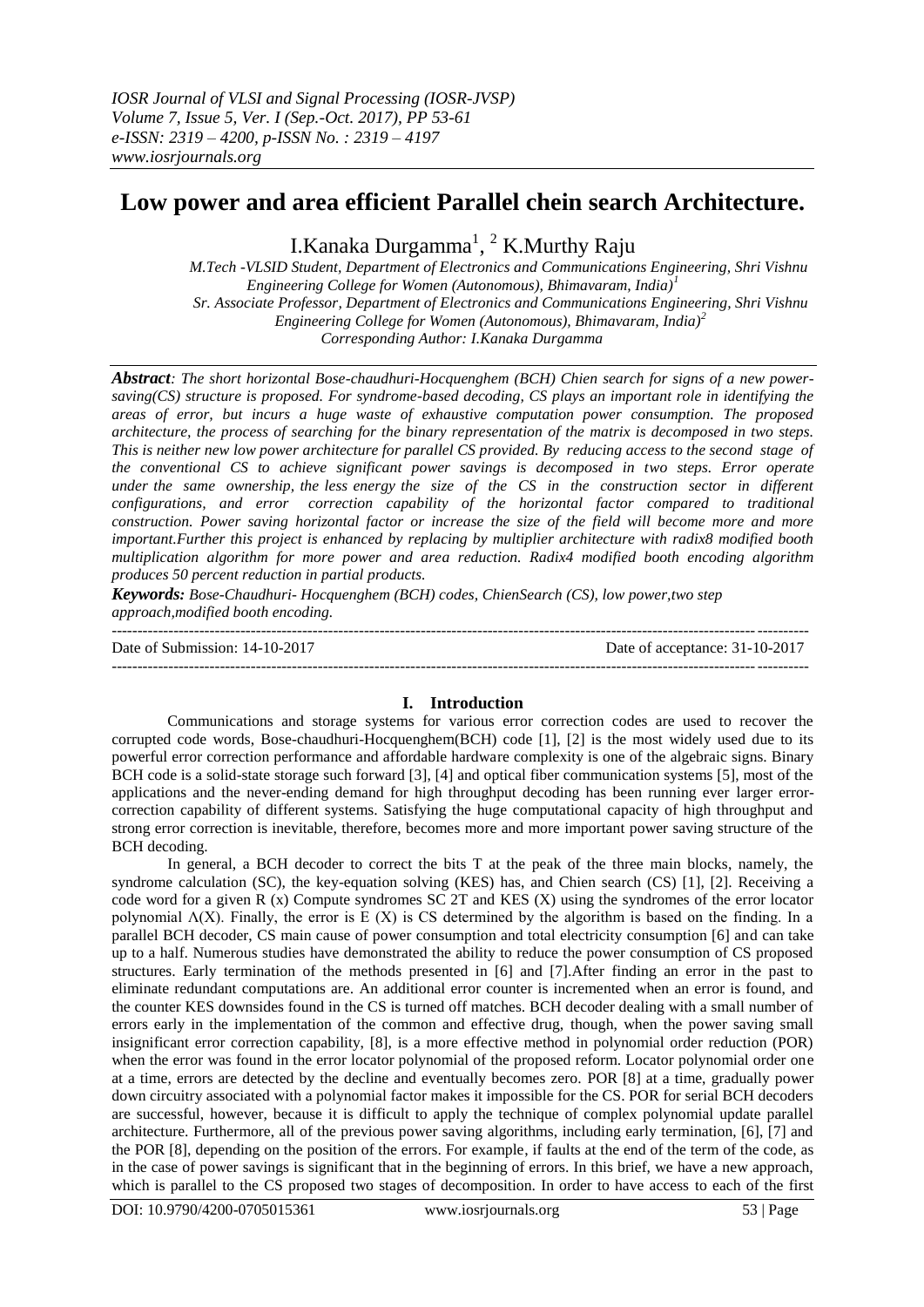step, but the first step to access the second stage will be activated only when a less successful result. The proposed two-step method [9] that is conceptually similar. The two-step approach, in general, lead to an increase in the critical path delay and delay, the losses can be solved simply by employing an efficient pipelined architecture. Unlike previous architectures [6]-[8], regardless of the error, the location of the proposed construction of the power consumption can be saved.

The rest of the paper is structured as follows: In section II Two-step cs architecture,. III PROPOSED architecture the following section explains simulation results. In section IV, performance comparisons with other architectures are given. The final conclusion of this paper is shown in section V.

# **II. Two-Step Cs Architecture**

As indicated in above, the p-parallel CS examines p error positions simultaneously, each of which generates a  $1 \times m$  binary matrix denoting a Galois field (GF) element by computing

$$
Y(\alpha^{wp+i}) = \sum_{j=1}^{t} \text{FFM}_{ij} = \sum_{j=1}^{t} \Omega_j A_{ij} = [\Omega_1 \Omega_2 \cdots \Omega_t] \begin{bmatrix} A_{i1} \\ A_{i2} \\ \vdots \\ A_{it} \end{bmatrix}
$$

Where i ranges from 1 to p. The CS determines the presence of an error when Y  $(\alpha^{wp+i})$  is 1, which implies that  $\alpha^{wp+i}$  is a root of the error locator polynomial. In the GF of dimension m, the multiplicative identity element,  $\alpha$ 0 or  $\alpha^{2m-1}$ , is defined as 1, i.e.,  $0_{(m-1:1)1(0)}$ , more precisely. The main idea comes from the fact that the absence of errors is guaranteed if some bits of  $Y^{(\text{awp}+i)}$  are not equal to those of  $0_{(m-1:1)(0)}$ . In the case of GF (2<sup>4</sup>), for example, no presence of errors is guaranteed if  $Y^{(\text{wnp} \dot{+})}(3:2) \# 0$ . Two-step approach is employed for early detection.



**Fig.1.** Two step architecture for p-parallel CS.

Fig.1illustrates the low-power CS architecture based on the proposed two-step approach. According to, the m-bit FFMs in the conventional CS are replaced with the pipelined two partial FFMs except for those in the pth row.

Given the intermediate values from the registers, the first partial FFM processes the l MSBs and activates the second partial FFM responsible for the remaining m − l LSBs at the next clock cycle only when the output of the former is 0. Otherwise, we can reduce the dynamic switching power by disabling the latter partial FFMs. Since each intermediate register can hold one of all possible GF elements, the latter partial FFM is activated once every  $2^l$  clock cycles on the average. Furthermore, it is worth noting that the sum of the hardware complexity for the former and the latter partial FFMs is almost the same as the conventional FFM. Therefore, additionally required in the proposed architecture are the p 1-bit registers and the  $(p - 1)$  t m-bit buffers.

#### **III. Proposed Modified Booth Algorithm For Two-Step Architecture**

This modified booth multiplier is used to perform high-speed multiplications using modified booth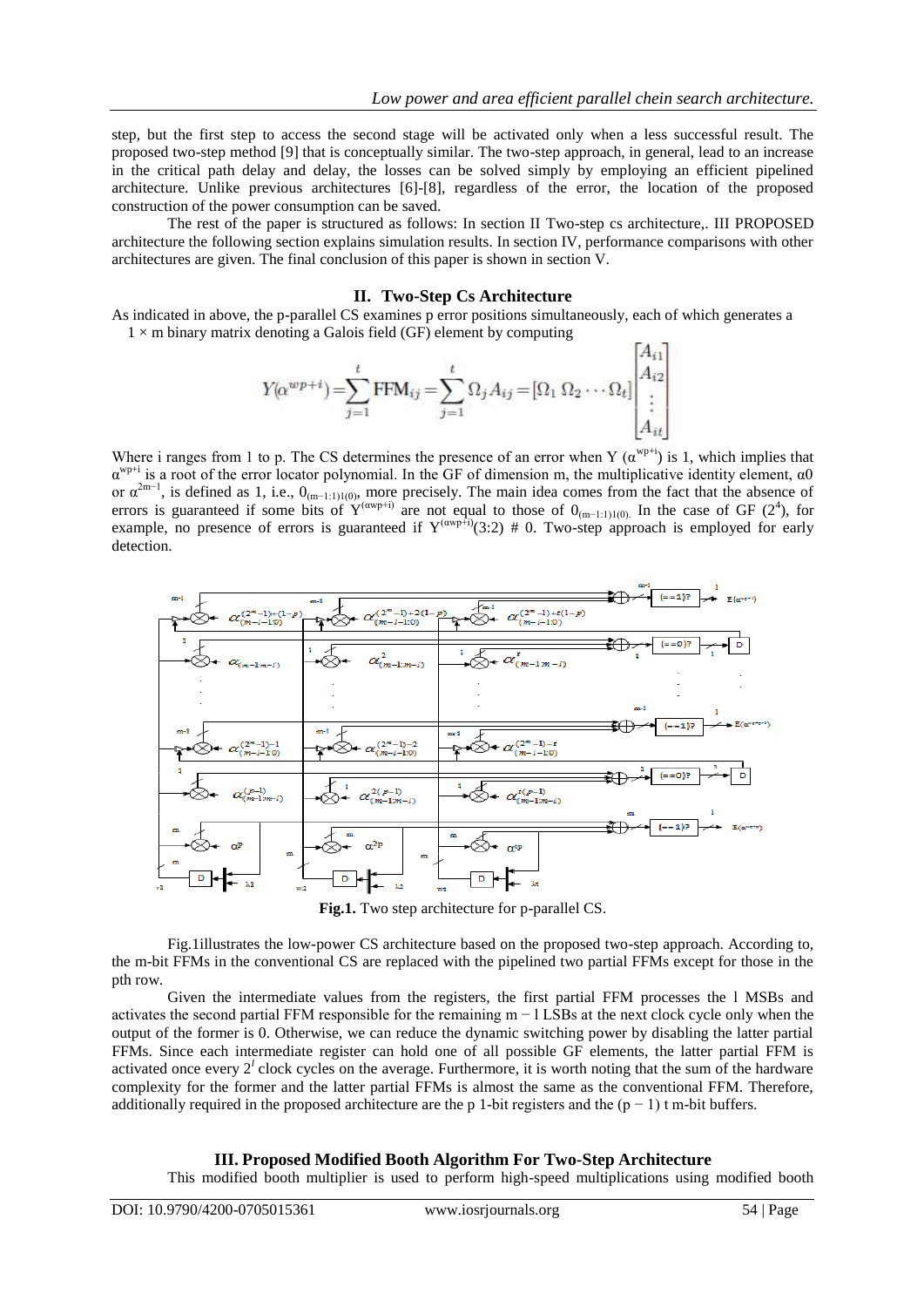algorithm. This modified booth multiplier's computation time and the logarithm of the word length of operands are proportional to each other is shown in Fig1 . We can reduce half the number of partial product. Radix-8 booth algorithm used here increases the speed of multiplier and reduces the area of multiplier circuit in Fig 2.



**Fig.2**. General block diagram of Booth multiplier.

Multiplier architecture comprise of two architectures, i.e., Modified Booth and Wallace tree. Based on the study of various multiplier architectures, we find that Modified Booth increases the speed because it reduces partial products to half. Further, the delay in multiplier can be reduced by using Wallace tree. Power consumption of Wallace tree multiplier is also less as compared to booth and array. Features of both multipliers can be combined to produce high speed and low power multiplier. Modified Booth multiplier consists of Modified Booth Recorder (MBR). MBR have two parts, i.e., Booth Encoder (BE) and Booth Selector (BS). The basic operation of BE is to decode the multiplier signal and output will be used by BS to generate the partial product. The partial products are then, added with the Wallace tree adders, similar to the carry save adder approach. The last row of carry and sum output is added together by Ripple carry adder.



Radix-8 Booth encoding is most often used to avoid variable size partial product arrays. Before designing Radix-8 BE, the multiplier has to be converted into a Radix-8 number by dividing them into four digits respectively according to Booth Encoder Table given after wards. Prior to convert the multiplier, a zero is appended into the Least Significant Bit (LSB) of the multiplier.



Radix 8 Booth recoding applies the same algorithm as that of Radix 4, but now we take quartets of bits instead of triplets. Each quartet is codified as a signed digit using below Table. Radix 8 algorithm reduces the number of partial products to n/3, where n is the number of multiplier bit s. Thus it allows a ti me gain in the partial products summation Radix-8 recoding applies the same algorithm as radix-4, but now we take quartets of bits instead of triplets. Each quartet is codified as a signed-digit using the table.

> **Table.1.**Partial product generator of Encoding table for radix-8 modified Booth multiplier **Group of multiplier bits Operation to be perform on multiplicand**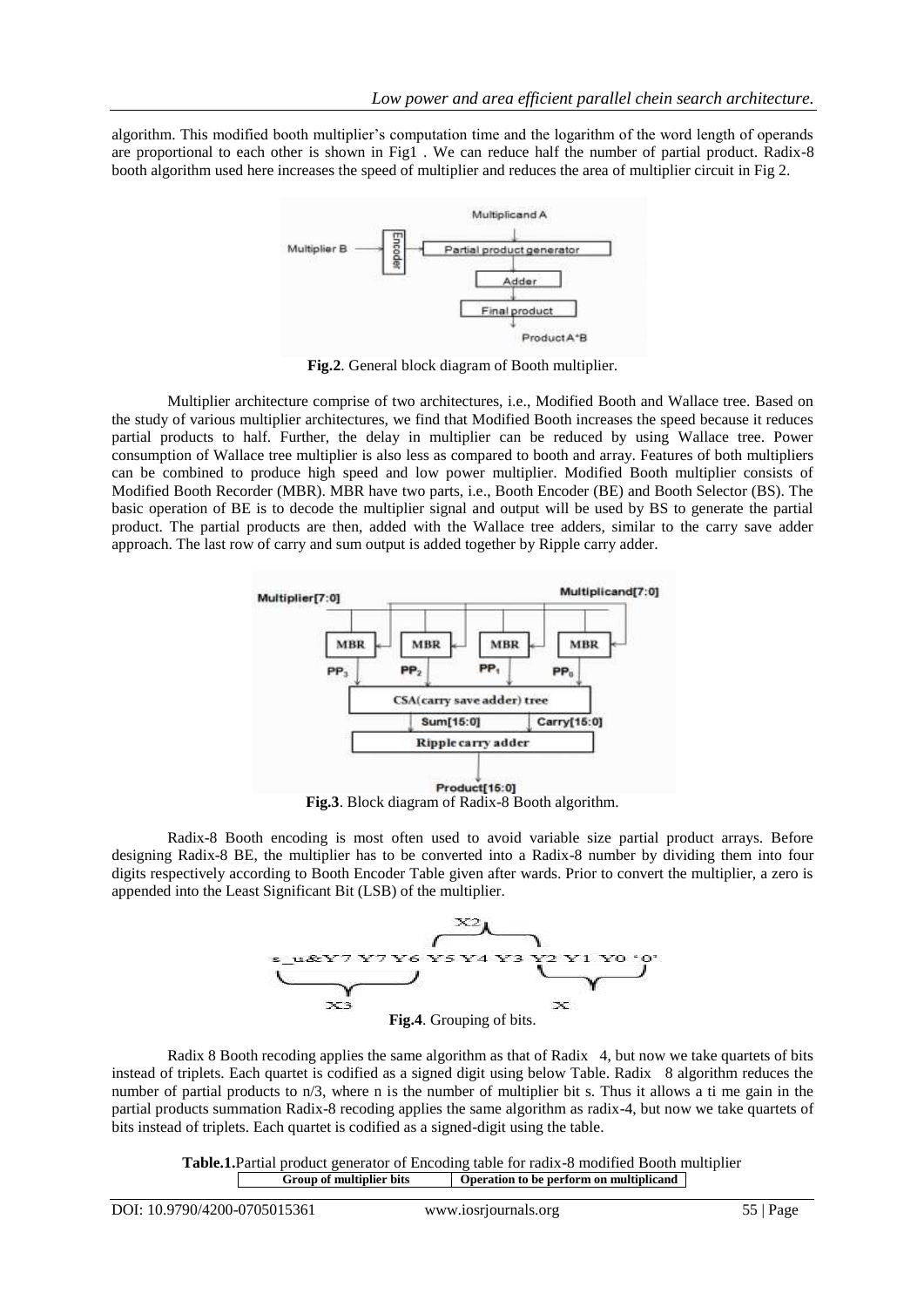| 0000 | 0                     |
|------|-----------------------|
| 0001 | <b>1xMultiplicand</b> |
| 0010 | <b>1xMultiplicand</b> |
| 0011 | 2xMultiplicand        |
| 0100 | 2xMultiplicand        |
| 0101 | 3xMultiplicand        |
| 0110 | 3xMultiplicand        |
| 0111 | <b>4xMultiplicand</b> |
| 1000 | -4xMultiplicand       |
| 1001 | -3xMultiplicand       |
| 1010 | -3xMultiplicand       |
| 1011 | -2xMultiplicand       |
| 1100 | -2xMultiplicand       |
| 1101 | -1xMultiplicand       |
| 1110 | -1xMultiplicand       |
| 1111 |                       |

## **Partial product generator**

A product formed by multiplying the multiplicand by one digit of the multiplier when the multiplier has more than one digit. Partial products are used as intermediate steps in calculating larger products.



**Fig.5.** Block diagram of partial product generator.

Partial product generator is designed to produce the product by multiplying the multiplicand A by 0, 1, -1, 2, -2,-3,-4, 3, 4. For product generator, multiply by zero means the multiplicand is multiplied by "0".Multiply by "1" means the product still remains the same as the multiplicand value. Multiply by "-1" means that the product is the two's complement form of the number. Multiply by "-2" is to shift left one bit the two's complement of the multiplicand value and multiply by "2" means just shift left the multiplicand by one place.

#### **SIGN EXTENSION CORRECTOR**

Sign Extension Corrector is designed to enhance the ability of the booth multiplier to multiply not only the unsigned number but as well as the signed number. The working principle of sign extension that converts signed multiplier signed unsigned multiplier as follows. One bit control signal called signed unsigned(s\_u) bit is used to indicate whether the multiplication operation is signed number or unsigned number .when sign unsign  $s_u=0$ , it indicates unsigned number multiplication and when  $s_u=1$ , it indicates signed number multiplication.

| <b>Table.2.</b> Sign extension corrector |                         |  |  |
|------------------------------------------|-------------------------|--|--|
| Sign-unsigned                            | Type of operation       |  |  |
|                                          | Unsigned multiplication |  |  |
|                                          | Signed multiplication   |  |  |

## **RIPPLE CARRY ADDER**

A ripple carry adder is a digital circuit that produces the arithmetic sum of two binary numbers. It can be constructed with full adders connected in cascaded, with the carry output from each full adder connected to the carry input of the next full adder in the chain. Fig 6 shows the interconnection of four full adder (FA) circuits to provide a 4-bit ripple carry adder. Notice from below Figure that the input is from the right side because the first cell traditionally represents the least significant bit (LSB). Bits a0 and b0 in the figure represent the least significant bits of the numbers to be added. The sum output is represented by the bits S0-S3.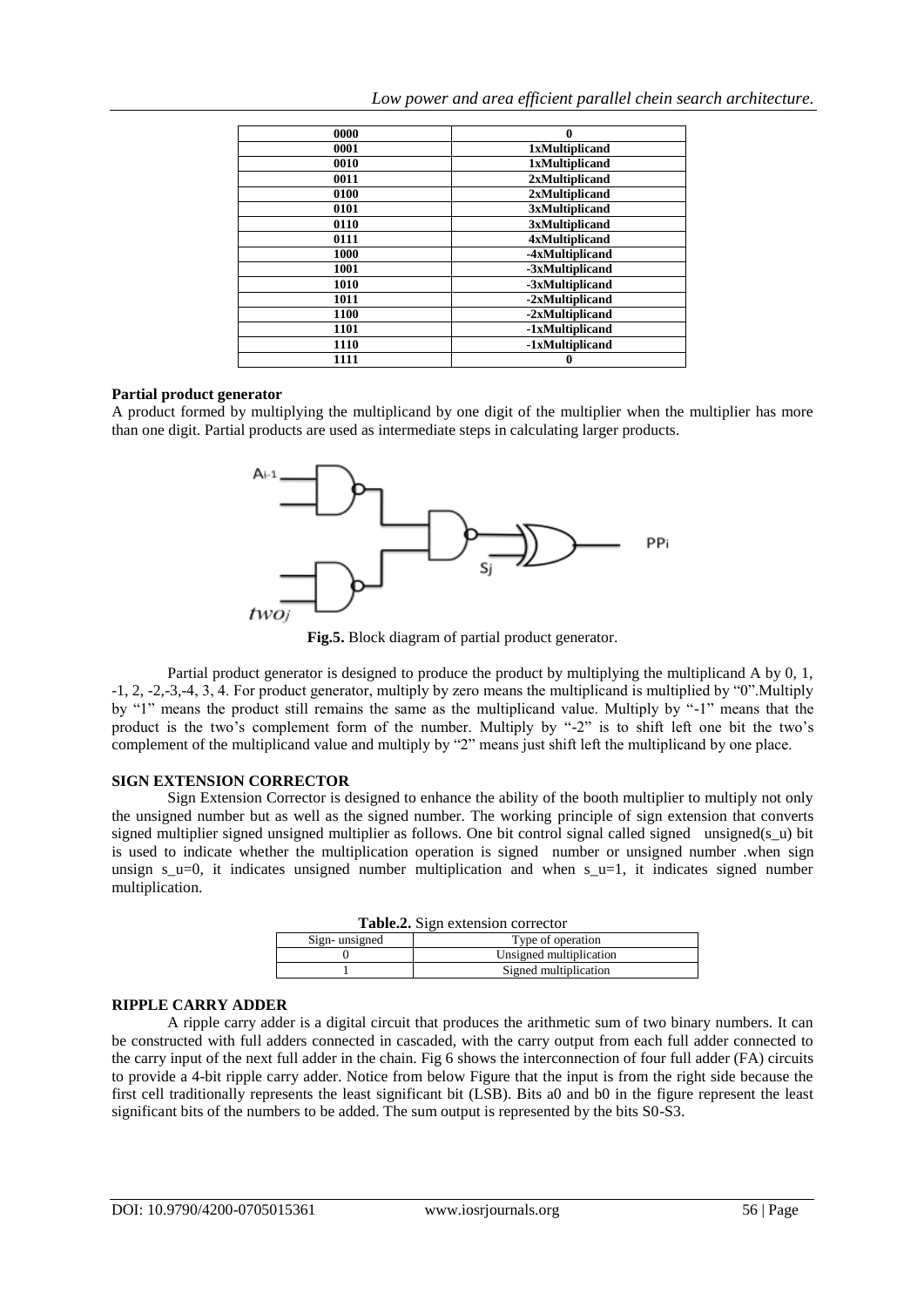

## **CARRY-SAVE ADDER**

It is a type of digital adder, used in computer micro architecture to compute the sum of three or more *n*bit numbers in [binary.](https://en.wikipedia.org/wiki/Binary_numeral_system) It differs from other digital adders in that it outputs two numbers of the same dimensions as the inputs, one which is a sequence of partial sum bits and another which is a sequence of [carry](https://en.wikipedia.org/wiki/Carry_%28arithmetic%29) bits.

$$
ps_i = a_i \oplus b_i \oplus c_i sc_i = (a_i \wedge b_i) \vee (a_i \wedge c_i) \vee (b_i \wedge c_i)
$$



**Fig.7.** Architecture of Carry Save Adder.

## **IV. Simulation Results**

The Two step structure for parallel CS has been designed. The programming language used in this is Verilog HDL and simulated using Xilinx ISE 14.7 and ISIM simulator. Design properties are Spartan 6family, FGG900 package, XC6SLX150T device with a speed grade --3.

| Name                                         | Value       | 1,500 ns         | 2,000 ns         | 2,500 ns         |
|----------------------------------------------|-------------|------------------|------------------|------------------|
| $\blacktriangleright$ $\blacksquare$ i1[7:0] | 00110011    |                  | 00110011         |                  |
| $\triangleright$ $\frac{1}{11}$ i0[15:0]     | 00011100011 |                  | 0001110001110000 |                  |
| $\mathbb{I}_{\mathbb{R}}$ s1                 |             |                  |                  |                  |
| $\bullet$ out[15:0]                          | 00000000001 | 0001110001110000 |                  | 0000000000110011 |



ı I **Fig .8.**Simulation results for 2x1 multiplexer.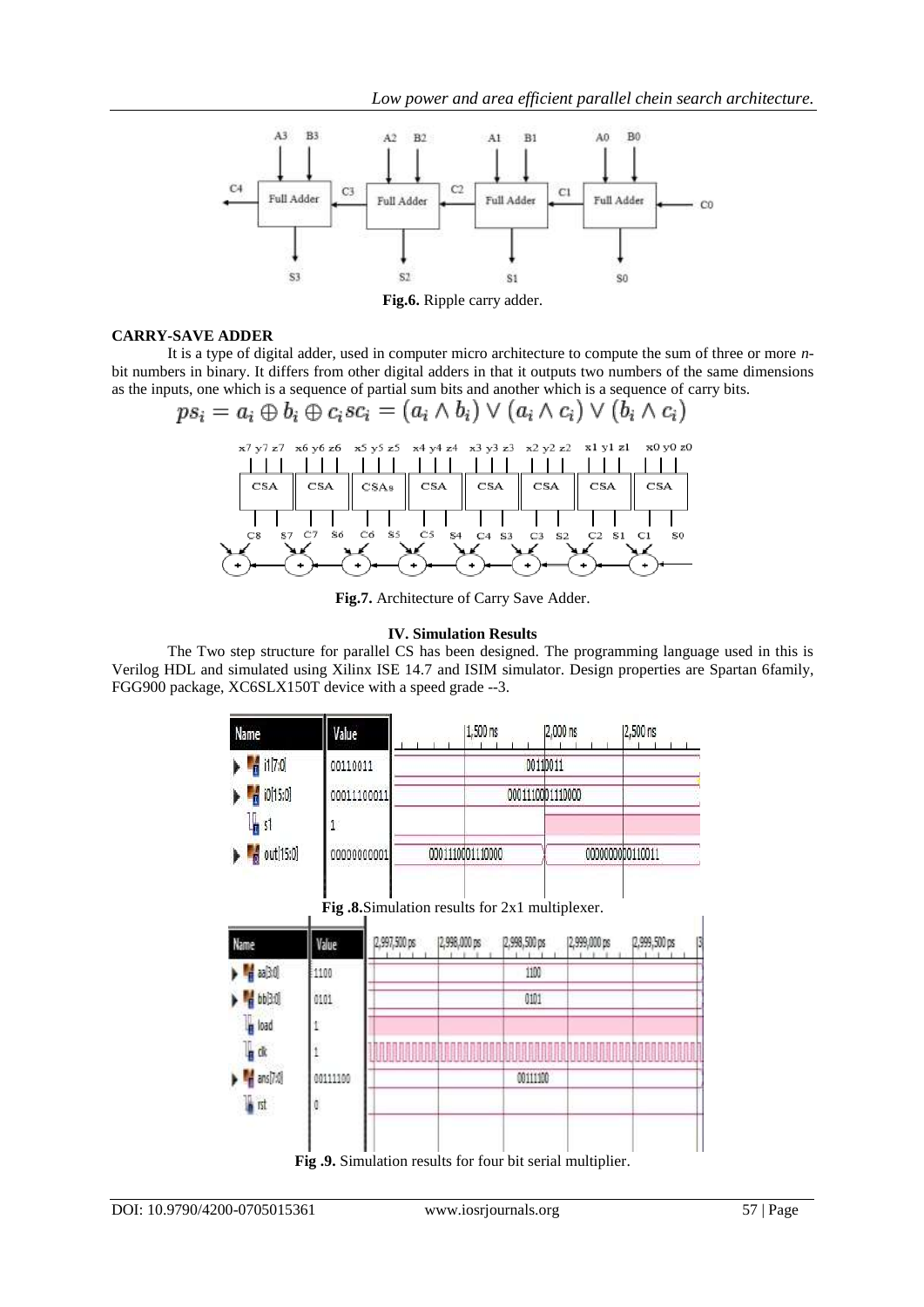Fig 8 shows the simulation result for 2x1 multiplexer ,in this having two inputs i0,i1 depending on selection line outputs are produced. Fig 9 shows the simulation result for 4-bit serial multiplier here multiplication operation is performed. Fig 10 shows the simulation result for Ripple carry adder based on c<sub>in</sub> value get the final outputs . Fig 11 shows the simulation result for Modified Booth Multiplier, in this following algorithm to perform multiplication operation. Fig 12 and Fig 13 shows the simulation result for conventional Two-Step structure for Parallel Chien Search architecture using modified Booth multiplier ,where it gives eight outputs by adding two inputs and Fig 14 shows the simulation result for The RTL Schematic of two-step structure for parallel CS using modified Booth multiplier.

| a[7:0]<br>00011001<br>00011001<br>00000101<br>b[7:0]<br>00000101<br>cin<br>O<br>00011111<br>$m$ sum[7:0]<br>00011110<br>00011110<br>cout<br>Ω<br>0000001<br>c[6:0]<br>0000001<br>Fig.10. Simulation results for Ripple Carry Adder.<br><b>B</b> ICIK<br><b>Reset</b> <sub>b</sub><br>64 100<br>0101<br>0101<br>iiMer[3:0]<br>0010<br>iiMand[3:0]<br>0010<br>oDone<br>à<br>00001010<br>eeProduct(7(0)<br>00001010<br>00000101<br>iMer[7i0]<br>00000101<br>00000010<br>iMand[7:0]<br>00000010<br>oProduct[15:0]<br>00000000000<br>0000000000001010<br>PresentState[1<br>11<br>00<br><b>OO</b><br>11<br>01<br>NextState[1:0]<br>O <sub>3</sub><br>NumShifts[t:0]<br>11<br>00000000000000 10100<br>Product[18:0]<br>00000000000<br>Sum[9:0]<br>1111111100<br>1111111100<br>Manettien<br>0000000010<br>nconnonon<br>0000000100<br>0000000100<br>Mand2[9:0]<br>WaitForGoStat<br>00000000000<br>000000000000000000000000000000000<br>InitState[11:0]<br>0000000000<br>000000000000000000000000000000000<br>AddShiftState[<br>00000000000<br>00000000000000000000000000000000000<br>nnnnnnnnnnnnnnnnnnnnnnnnnnnn t<br>Fig.11. Simulation results for Modified Booth multiplier. | Name | Value | 1,000 ns | 1,500 ns | 2,000 ns | 2,500 ns |
|-------------------------------------------------------------------------------------------------------------------------------------------------------------------------------------------------------------------------------------------------------------------------------------------------------------------------------------------------------------------------------------------------------------------------------------------------------------------------------------------------------------------------------------------------------------------------------------------------------------------------------------------------------------------------------------------------------------------------------------------------------------------------------------------------------------------------------------------------------------------------------------------------------------------------------------------------------------------------------------------------------------------------------------------------------------------------------------------------------------------------------------------------------------------------|------|-------|----------|----------|----------|----------|
|                                                                                                                                                                                                                                                                                                                                                                                                                                                                                                                                                                                                                                                                                                                                                                                                                                                                                                                                                                                                                                                                                                                                                                         |      |       |          |          |          |          |
|                                                                                                                                                                                                                                                                                                                                                                                                                                                                                                                                                                                                                                                                                                                                                                                                                                                                                                                                                                                                                                                                                                                                                                         |      |       |          |          |          |          |
|                                                                                                                                                                                                                                                                                                                                                                                                                                                                                                                                                                                                                                                                                                                                                                                                                                                                                                                                                                                                                                                                                                                                                                         |      |       |          |          |          |          |
|                                                                                                                                                                                                                                                                                                                                                                                                                                                                                                                                                                                                                                                                                                                                                                                                                                                                                                                                                                                                                                                                                                                                                                         |      |       |          |          |          |          |
|                                                                                                                                                                                                                                                                                                                                                                                                                                                                                                                                                                                                                                                                                                                                                                                                                                                                                                                                                                                                                                                                                                                                                                         |      |       |          |          |          |          |
|                                                                                                                                                                                                                                                                                                                                                                                                                                                                                                                                                                                                                                                                                                                                                                                                                                                                                                                                                                                                                                                                                                                                                                         |      |       |          |          |          |          |
|                                                                                                                                                                                                                                                                                                                                                                                                                                                                                                                                                                                                                                                                                                                                                                                                                                                                                                                                                                                                                                                                                                                                                                         |      |       |          |          |          |          |
|                                                                                                                                                                                                                                                                                                                                                                                                                                                                                                                                                                                                                                                                                                                                                                                                                                                                                                                                                                                                                                                                                                                                                                         |      |       |          |          |          |          |
|                                                                                                                                                                                                                                                                                                                                                                                                                                                                                                                                                                                                                                                                                                                                                                                                                                                                                                                                                                                                                                                                                                                                                                         |      |       |          |          |          |          |
|                                                                                                                                                                                                                                                                                                                                                                                                                                                                                                                                                                                                                                                                                                                                                                                                                                                                                                                                                                                                                                                                                                                                                                         |      |       |          |          |          |          |
|                                                                                                                                                                                                                                                                                                                                                                                                                                                                                                                                                                                                                                                                                                                                                                                                                                                                                                                                                                                                                                                                                                                                                                         |      |       |          |          |          |          |
|                                                                                                                                                                                                                                                                                                                                                                                                                                                                                                                                                                                                                                                                                                                                                                                                                                                                                                                                                                                                                                                                                                                                                                         |      |       |          |          |          |          |
|                                                                                                                                                                                                                                                                                                                                                                                                                                                                                                                                                                                                                                                                                                                                                                                                                                                                                                                                                                                                                                                                                                                                                                         |      |       |          |          |          |          |
|                                                                                                                                                                                                                                                                                                                                                                                                                                                                                                                                                                                                                                                                                                                                                                                                                                                                                                                                                                                                                                                                                                                                                                         |      |       |          |          |          |          |
|                                                                                                                                                                                                                                                                                                                                                                                                                                                                                                                                                                                                                                                                                                                                                                                                                                                                                                                                                                                                                                                                                                                                                                         |      |       |          |          |          |          |
|                                                                                                                                                                                                                                                                                                                                                                                                                                                                                                                                                                                                                                                                                                                                                                                                                                                                                                                                                                                                                                                                                                                                                                         |      |       |          |          |          |          |
| Value                                                                                                                                                                                                                                                                                                                                                                                                                                                                                                                                                                                                                                                                                                                                                                                                                                                                                                                                                                                                                                                                                                                                                                   |      |       |          |          |          |          |

| <b>Ille ette</b>         |                    | ---------<br>the property and the property of the control of the control of the control of the control of the con- |                     | 我们的学生就是我们的学生的学生,我们的学生的学生,我们的学生的学生,我们的学生,我们的学生,我们的学生,我们的学生,我们的学生,我们的学生,我们的学生,我们的学 |                      |
|--------------------------|--------------------|--------------------------------------------------------------------------------------------------------------------|---------------------|----------------------------------------------------------------------------------|----------------------|
| <b>MA 147</b>            |                    |                                                                                                                    |                     |                                                                                  |                      |
| <b>We ret</b>            |                    |                                                                                                                    |                     |                                                                                  |                      |
| 90<br>œ                  |                    |                                                                                                                    |                     |                                                                                  |                      |
| <b>Bambulu III 5:00</b>  | 50005555550        |                                                                                                                    | 00000000000010010   |                                                                                  | 00000000 10000 100   |
| hamissia2110-08          | 00000000001        |                                                                                                                    | 0008000000 810100   |                                                                                  | 00000000011000010    |
| <b>Nembula II15-08</b>   | poogogoogka        |                                                                                                                    | 000000000101010     |                                                                                  | 0000000001010101     |
| atertrapE0.0E            | 1111               |                                                                                                                    | 1155                |                                                                                  |                      |
| alphape (D/S)            | 9999               |                                                                                                                    | $-0.0000$           |                                                                                  |                      |
| aternazietz.cl           | 0.000              |                                                                                                                    | 0000                |                                                                                  |                      |
| arierhauligher 11310     | 0101               |                                                                                                                    | 0101                |                                                                                  |                      |
| sipha5pl3:00             | 1111               |                                                                                                                    | 1111                |                                                                                  |                      |
| atphalam tildi noon      |                    |                                                                                                                    | poon:               |                                                                                  |                      |
| elemeticate              | 000k               |                                                                                                                    | 0001                |                                                                                  |                      |
| alphaldicil              | 2011.27            |                                                                                                                    | 0010                |                                                                                  |                      |
| <b>Distribution M</b>    | $m+4$              |                                                                                                                    | 0011                |                                                                                  |                      |
| startainm tags 6100<br>w |                    |                                                                                                                    | 0100                |                                                                                  |                      |
| alumazamnipto 0101       |                    |                                                                                                                    | 0101                |                                                                                  |                      |
| algonalmentpille 0110    |                    |                                                                                                                    | 0110                |                                                                                  |                      |
| su4(7:00)<br>м           | <b>MODIOLOG</b>    |                                                                                                                    | 00010100            |                                                                                  |                      |
| Rh 11 government         | 00000000000        |                                                                                                                    | 000000000000010010  |                                                                                  | 0000000010000100     |
| <b>MARGARETS OR</b>      | 00000000008        |                                                                                                                    | 00000000000 810 100 |                                                                                  | 00000000313000010    |
| Mission (a 321 Scott     | 00000000018        |                                                                                                                    | 0008000001010110    |                                                                                  | DOGGGGGGG 10 10 10 1 |
| museop 177-08            | <b>DOODS \$33.</b> |                                                                                                                    | 00001111            |                                                                                  |                      |
| <b>Meutophälmet</b>      | 00000000           |                                                                                                                    | 00000000            |                                                                                  |                      |
| HILLING & ZEP/OB         | OUGO COOPER        |                                                                                                                    | 00000000            |                                                                                  |                      |
| multip22(7.0)            | 0000000            |                                                                                                                    | 00000000            |                                                                                  |                      |
| email@p3(21-0)           | 01001011           |                                                                                                                    | 0.000 10 1.1        |                                                                                  |                      |
| <b>MILAGO 3257-01</b>    | 00000000           |                                                                                                                    | 00000000            |                                                                                  |                      |
| 89/23 Property and       | 00000000           |                                                                                                                    | 00000000            |                                                                                  |                      |
| <b>Middle AZTIO</b>      | 8000000            |                                                                                                                    | (MODODOO)           |                                                                                  |                      |
| Mullep5[7:08             | 0010100            |                                                                                                                    | 00010100            |                                                                                  |                      |

 **Fig .12.** Two step architecture using Modified Booth multiplier for p-parallel CS.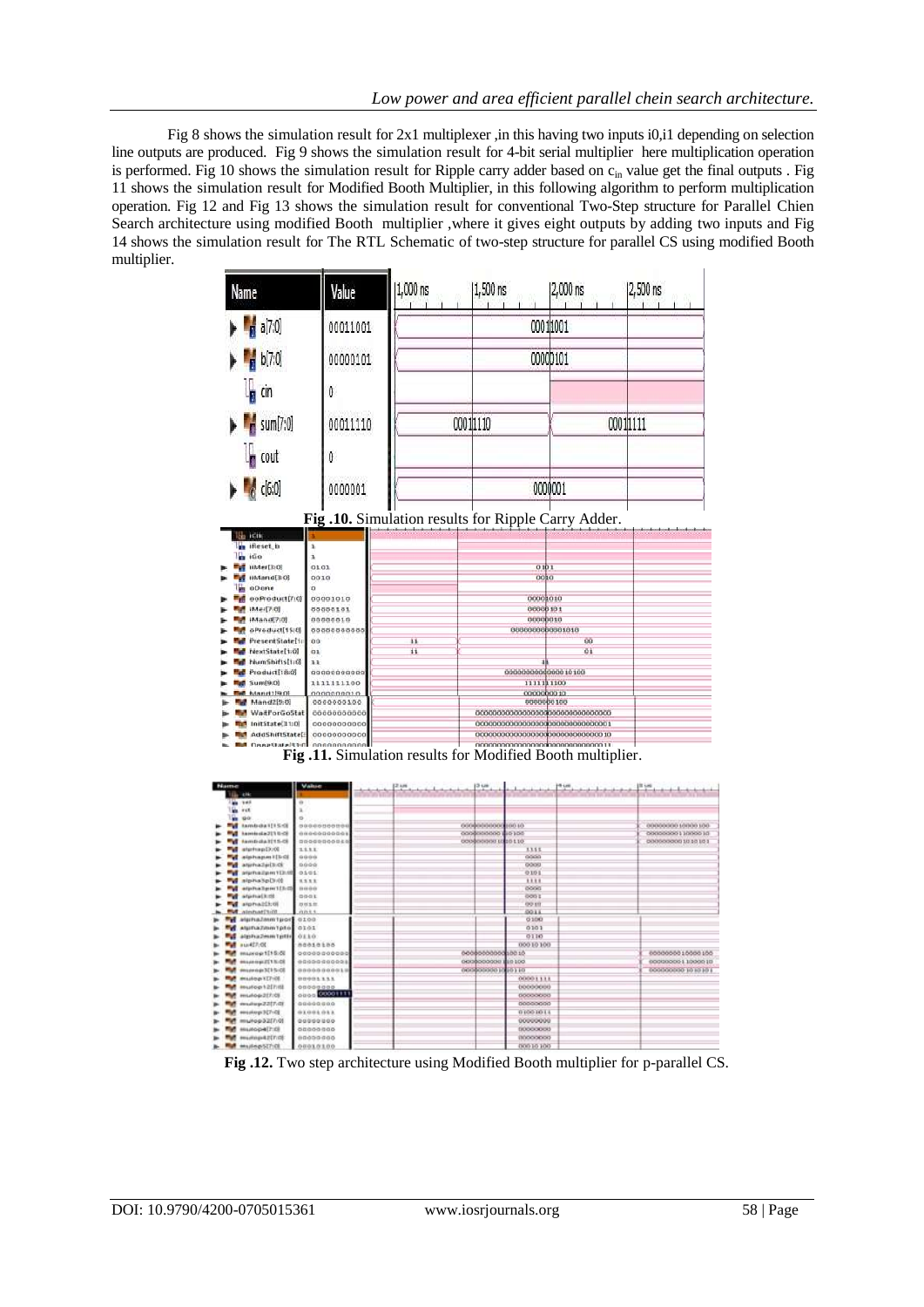# *Low power and area efficient parallel chein search architecture.*

| mulop5217:01         | 00000000    | 00000000         |                  |
|----------------------|-------------|------------------|------------------|
| mJlop6[7:0]          | 00000000    | 00000000         |                  |
| mulop62[7:0]         | 00000000    | 00000000         |                  |
| dop1[15:0]           | 00000000000 | 0000000000000000 | 0000030010000100 |
| dop2[15:0]           | 00000000001 | 0000000000100100 | 0000000011000010 |
| dop3[15:0]           | 00000000010 | 0000000001000110 | 00000000C1010101 |
| w1msb[3:0]           | 0001        | 0001             | 1000             |
| w1Isb <sub>3:0</sub> | 0010        | 0010             | 0100             |
| w12msb[3:0]          | 0000        | 0000             |                  |
| w12Isb[3:0]          | 0000        | 0000             |                  |
| w2msb[3:0]           | 0011        | 0011             | 1100             |
| w2isb3:0)            | 0100        | 0100             | 0010             |
| w22msb[3:0]          | 0000        | 0000             |                  |
| w22Isb[3:0]          | 0000        | 0000             |                  |
| w3msb[3:0            | 0101        | 0101             |                  |
| w3IsbB:0             | 0110        | 0110             | 01C1             |
| su42[7:0]            | 00000000    | 00000000         |                  |
| 5u1[7:0]             | 00001111    | 00001111         |                  |
| su12[7:0]            | 00000000    | 00000000         |                  |
| \$u2[7:0]            | 01011010    | 01011010         |                  |
| su22[7:0]            | 00000000    | 00000000         |                  |
| su3[7:0]             | 00010100    | 00010100         |                  |
| <b>M</b> su32(7:0)   | 00000000    | 00000000         |                  |

 **Fig .13.** Two step architecture using Modified Booth multiplier for p-parallel CS contd.



**Fig .14.** RTL Schematic for Two step architecture using Modified Booth multiplier for p-parallel CS.

## **IV. Comparisons**

**Table.3.** Power comparison table for Two step architecture using serial multiplier for p-parallel CS and Two step architecture using Modified Booth multiplier for p- parallel CS.

| Power report of the system                                                    | <b>Power in watts</b> |
|-------------------------------------------------------------------------------|-----------------------|
| Two step architecture using<br>serial multiplier for p-parallel<br>СS         | 2.043                 |
| Two step architecture using<br>Modified Booth multiplier for<br>p-parallel CS | 1455                  |

Table.3. shows the Power comparison table for Two step architecture using serial multiplier for pparallel CS and Two step architecture using Modified Booth multiplier for p- parallel CS. in this Two step architecture using Modified Booth multiplier for p- parallel CS reduces o.588W than Two step architecture using serial multiplier for p-parallel CS.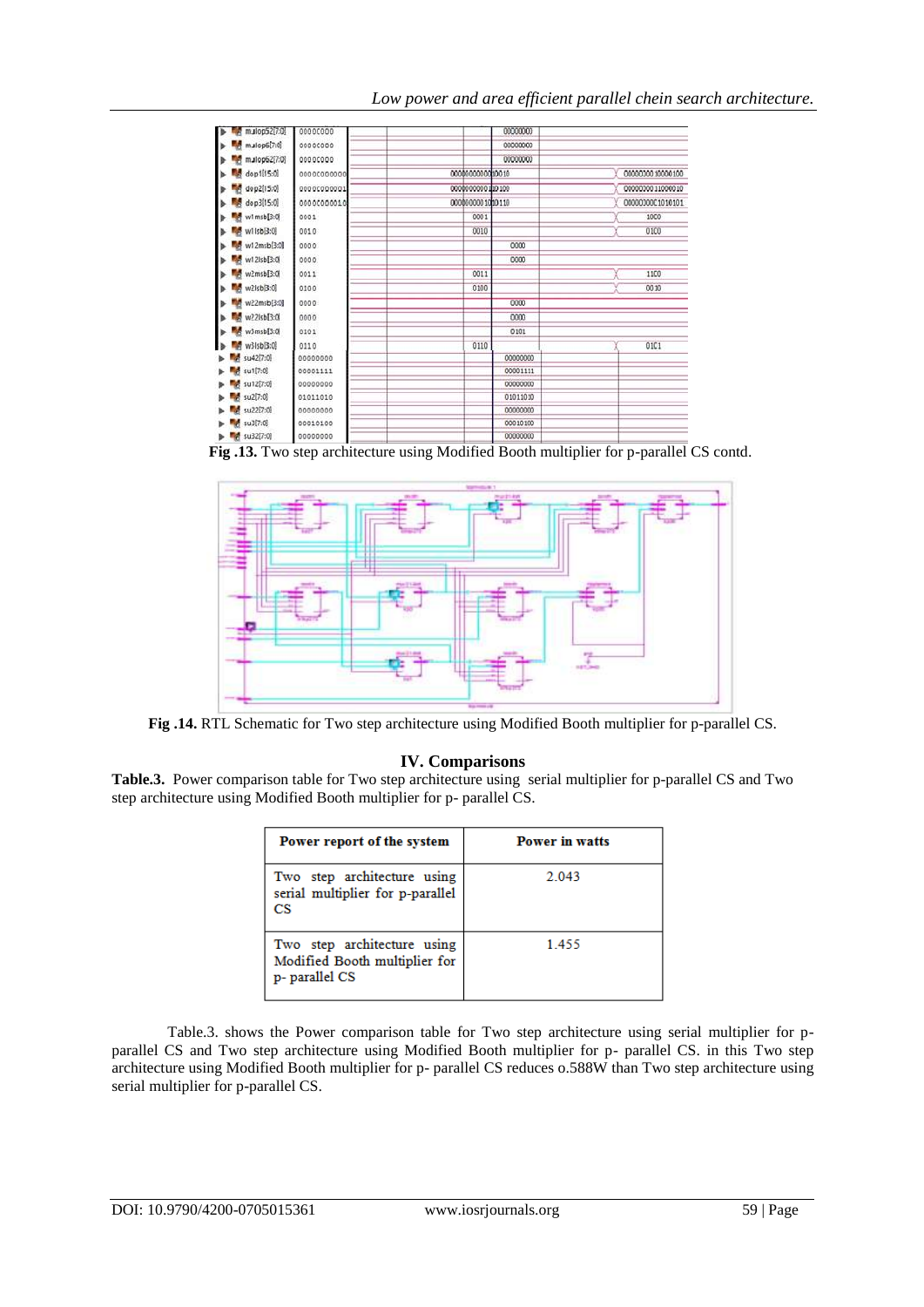**Table.4.** Comparison between Two step architecture using serial multiplier for p-parallel CS and Two step architecture using Modified Booth multiplier for p- parallel CS.

| S.No           | Parameters                               | Two step architecture<br>using serial multiplier | Two step architecture<br>using modified Booth |
|----------------|------------------------------------------|--------------------------------------------------|-----------------------------------------------|
|                |                                          | for p-parallel CS                                | algorithm for p-                              |
|                |                                          |                                                  | parallel CS                                   |
|                | Number of slice registers (in %)         | 3                                                |                                               |
| $\mathcal{D}$  | Number of fully used LUT-FF pairs (in %) | 22                                               | 17                                            |
| $\mathcal{R}$  | Number of bonded IOBs                    | 65                                               | 11                                            |
| 4              | Dynamic Power                            | 1.822                                            | 1.276                                         |
| $\overline{5}$ | <b>Ouiescent Power</b>                   | 0.221                                            | 0.178                                         |
| 6              | <b>Total Power</b>                       | 2.043                                            | 1.455                                         |

Two step architecture using Modified Booth multiplier for p- parallel CS is compared with Two step architecture using serial multiplier for p-parallel CS in various parameters like dynamic power, quiescent power, number of slice registers, number of fully used LUT-FF pairs, and number of bonded IOBs. The implementation results give the same outputs, but in power consumption and area is less compared with Two step architecture using serial multiplier for p-parallel CS.



**Fig.15.** Power comparison of CS with serial multiplier and CS with modified Booth multiplier.

From Fig.15 we understood the power of CS with modified Booth multiplier is less compared with CS with serial multiplier. It says that fast output is appeared at CS with modified Booth multiplier.



**Fig.16.** Comparison of area of CS with serial multiplier and CS with modified Booth multiplier.

From Fig.16 we understood the area of CS with modified Booth multiplier is less compared with CS with serial multiplier. It says that fast output is appeared at CS with modified Booth multiplier.